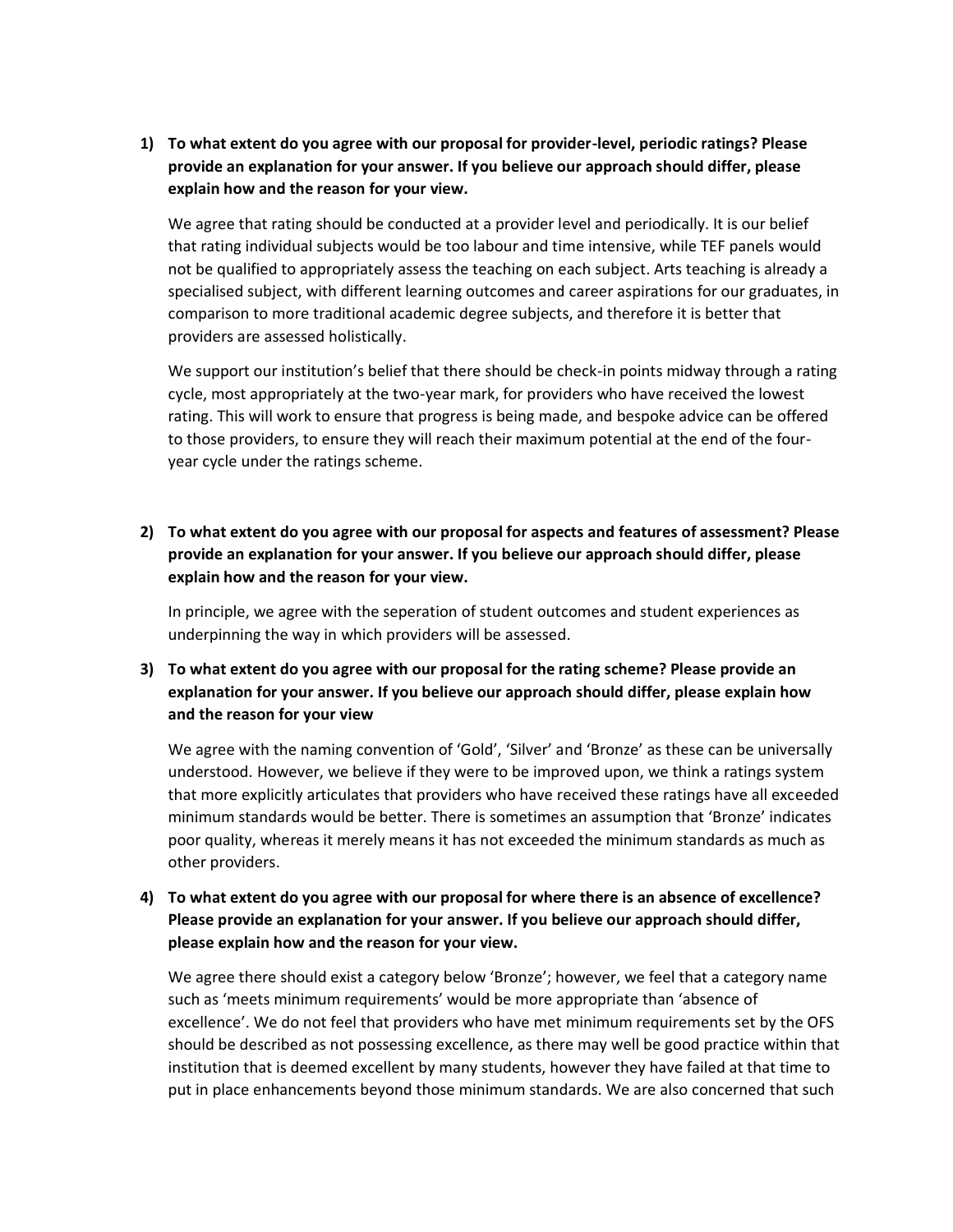a negative label would create detrimental impressions for providers (and the broader UK higher education sector) around the world, and have a negative impact on career prospects of graduates from that provider.

**5) To what extent do you agree with our proposal for provider eligibility? Please provide an explanation for your answer. If you believe our approach should differ, please explain how and the reason for your view.**

We agree that provider eligibility should be dependent on satisfying all requirements of relevant home nation to allow for standardisation.

## **6) To what extent do you agree with our proposal for courses in scope? Please provide an explanation for your answer. If you believe our approach should differ, please explain how and the reason for your view.**

We agree with the proposal for the inclusion of courses in scope. We particularly welcome the inclusion of all students registered by the provider, including those involved in partnership agreements, as a disincentive for providers to build partnerships solely with a profit motive in mind. We believe this will encourage providers to think carefully about the building of partnerships, and consider the student experience at those partner-providers more thoroughly.

# **7) To what extent do you agree with our proposal for provider submissions? Please provide an explanation for your answer. If you believe our approach should differ, please explain how and the reason for your view.**

We agree with the inclusion of provider submissions, and believe significant weight should be attached to these submissions, especially in relation to small and specialist institutions for whom nuance will be vital. Providers in the creative arts sector will be able to utilise the provider statement to articulate any deviation from the national norm, in relation to the idiosyncrasies of arts education and graduate destinations.

We agree there should be a page limit for provider submissions, however we have concerns about the page limit proposed, as a provider with more students and greater student diversity may require more pages than a provider with fewer students or more homogenous student body. We suggest that OfS consider a range of page limit options, dependent on the size of the undergraduate student population, as well as student diversity, on a provider-by-provider basis.

We also share our institution's concerns around the timeline proposed for the 2022 submission, as this will create an immense workload at a period of high activity. We believe if possible this submission deadline should be pushed back in early 2023.

**8) To what extent do you agree with our proposal for student submissions? Please provide an explanation for your answer. If you believe our approach should differ, please explain how and the reason for your view.**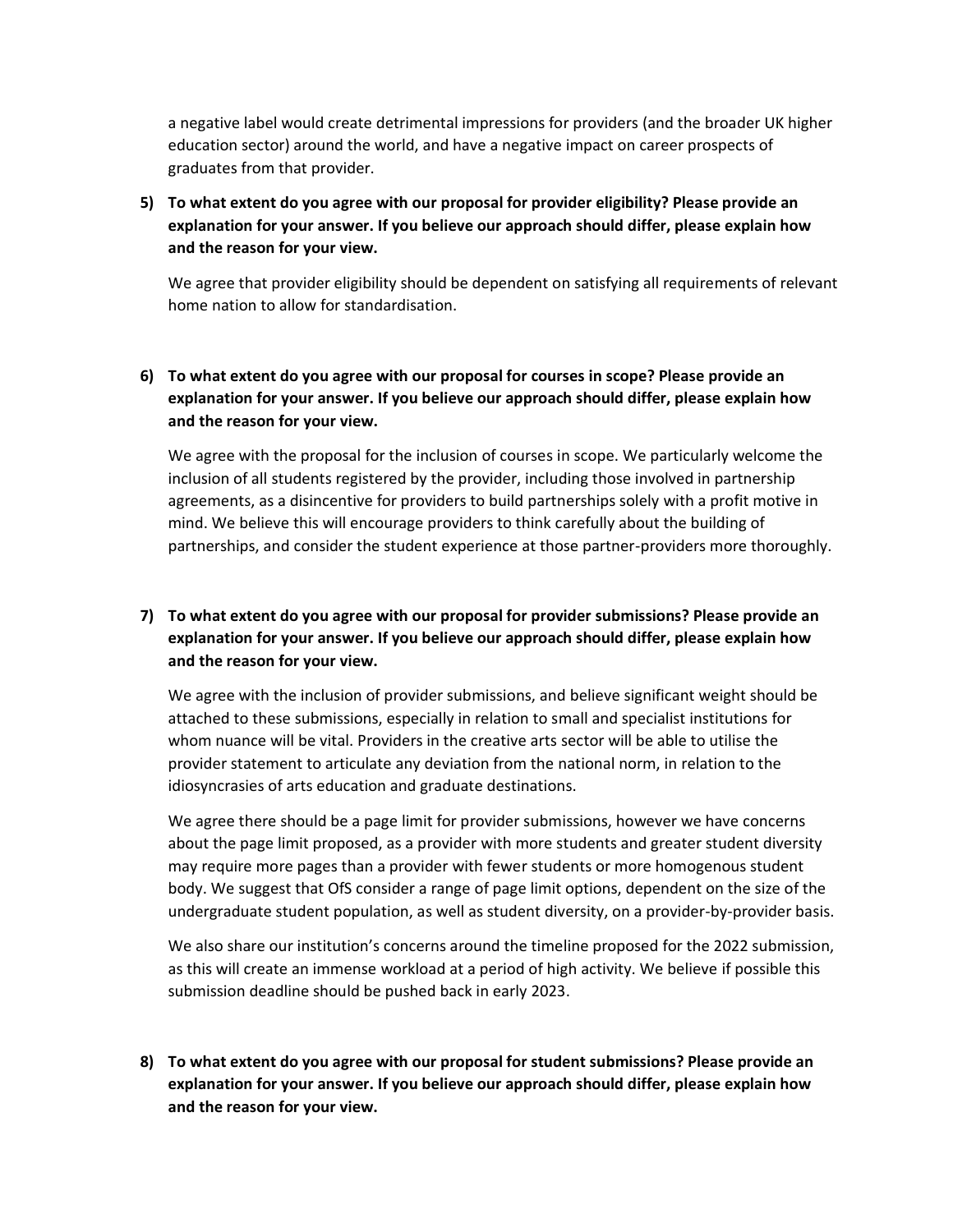We strongly support the proposal for giving greater strength to the inclusion of student submissions. As a Students' Union, we already feed into our provider's Quality Review process through School-level student written submissions, and we believe this is a successful model for articulating student opinion and ensuring quality. We also believe that it will more greatly embed collaboration between providers and their Students' Unions. It also has the potential to provide leverage to students in discussions with their providers about enhancement activity that could take place at their institution.

We do however believe it is important that OfS and providers recognise the considerable resource that would be required of Students' Unions to produce an excellent quality student submission. For those institutions with Students' Unions, this would include staff time, as well as costs associated with undertaking primary research and data analysis to ensure that the submission accurately reflects a wide spread of relevant and contemporary student experience. We would welcome a guidance note from OfS encouraging providers to make available financial resources to their Students' Unions in the collation of the student submission, including recognition of the staff and other resources required in its undertaking, as it is in both parties' interests for the submission to be as accurate and well-evidenced as possible.

As above, we also believe that the current timeline for a submission in 2022 is unrealistic. This would be required during a period of high activity, and when many Students' Unions are still inducting their sabbatical officer teams, as well as organising welcome activities for their new students. We would welcome the submission being pushed back to early 2023.

**9) To what extent do you agree with our proposal for indicators? Please provide an explanation for your answer. If you believe our approach should differ, please explain how and the reason for your view.**

**These are:**

- **Student experience**
- **Student outcomes (continuation/completion/progression)**
- **Would refer to UG only and be split by full time/part time/apprenticeships**

We believe the metrics for student experiences to be fair. We particularly welcome the inclusion of 'student voice' as a metric of assessment, as we believe this will encourage greater partnership between providers and the Students' Unions in delivering better outcomes for students, and will work to ensure that student representation is recognised as at the forefront of securing a positive educational experience for students.

We do however have concerns around the decision to assess student outcomes beyond their studies, as intended and "successful" outcomes can look vastly different for each student due to their area of study, as well as their intentions when choosing to study their courses. Evidence of what students gain from their education also differs and may be difficult to provide for certain areas of study, in particular the creative arts.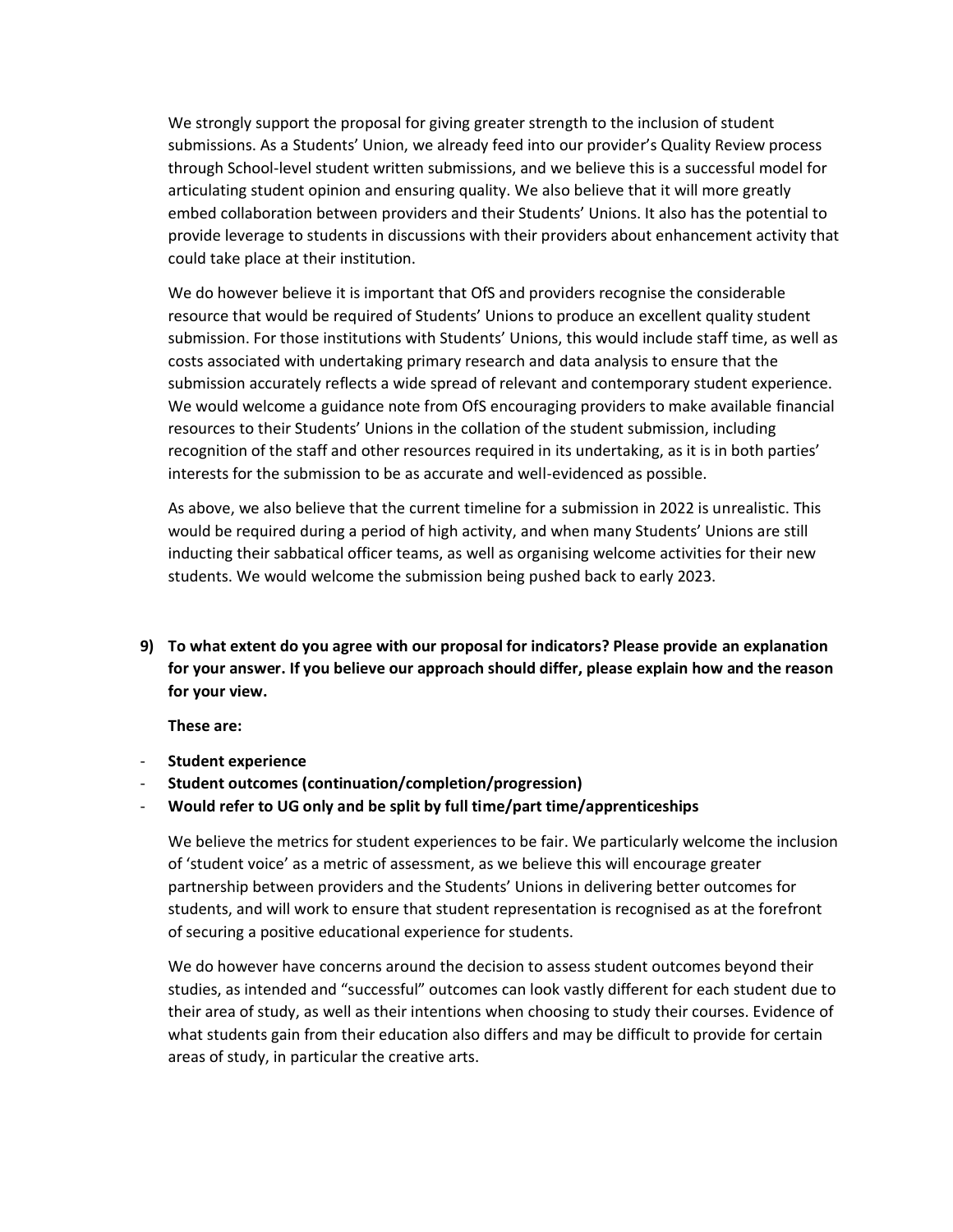Creative arts graduate destinations often involve an extended period of unpaid internships and portfolio building, which will not translate as quickly into high-earning jobs in a way that many traditional academic degrees do. We would not want arts degree providers to be penalised for the blight of slower career development and the government's underfunding of the creative arts sector, nor for universities to carry the blame for the economy that many creative arts graduates emerge into. We believe this should be an area that other areas of government should be held to account over, rather than utilising (and potentially scapegoating) universities as levers for economic growth.

We are also unsure that the continuation of students on their course or gaining a qualification would be accurate, especially for areas of study where it is more common for a student to leave study after receiving a job offer, but we acknowledge that this is a small proportion of students.

### **10) To what extent do you agree with our proposal for expert review? Please provide an explanation for your answer. If you believe our approach should differ, please explain how and the reason for your view.**

We agree with the principle that a TEF panel should be created.

We however disagree with the appointment of Professor Sir Chris Husbands to chair the panel due to his previous record of devaluing student experience and student voice at Sheffield Hallam University.

We also believe that the chair should be different for each iteration of the exercise, to guarantee fairness and impartiality, as well as draw out the expertise from chairs from different subject backgrounds and types of providers.

### **11) To what extent do you agree with our proposal for the assessment of evidence? Please provide an explanation for your answer. If you believe our approach should differ, please explain how and the reason for your view.**

We agree that the overall rating should be no higher than the highest aspect rating, and no more than one higher than the lowest aspect rating, to ensure all aspects are considered holistically.

As above, we believe that the provider submission should be given greater weight, as it allows institutions who are small and specialist (such as creative arts providers) to articulate the nuance of the education they provide. We also believe this would work to prevent small and specialist providers being penalised due to aspects outside of their control.

Our concerns around student outcomes are outlined in our answer to Question 9.

**12) To what extent do you agree with our proposal for published information? Please provide an explanation for your answer. If you believe our approach should differ, please explain how and the reason for your view.**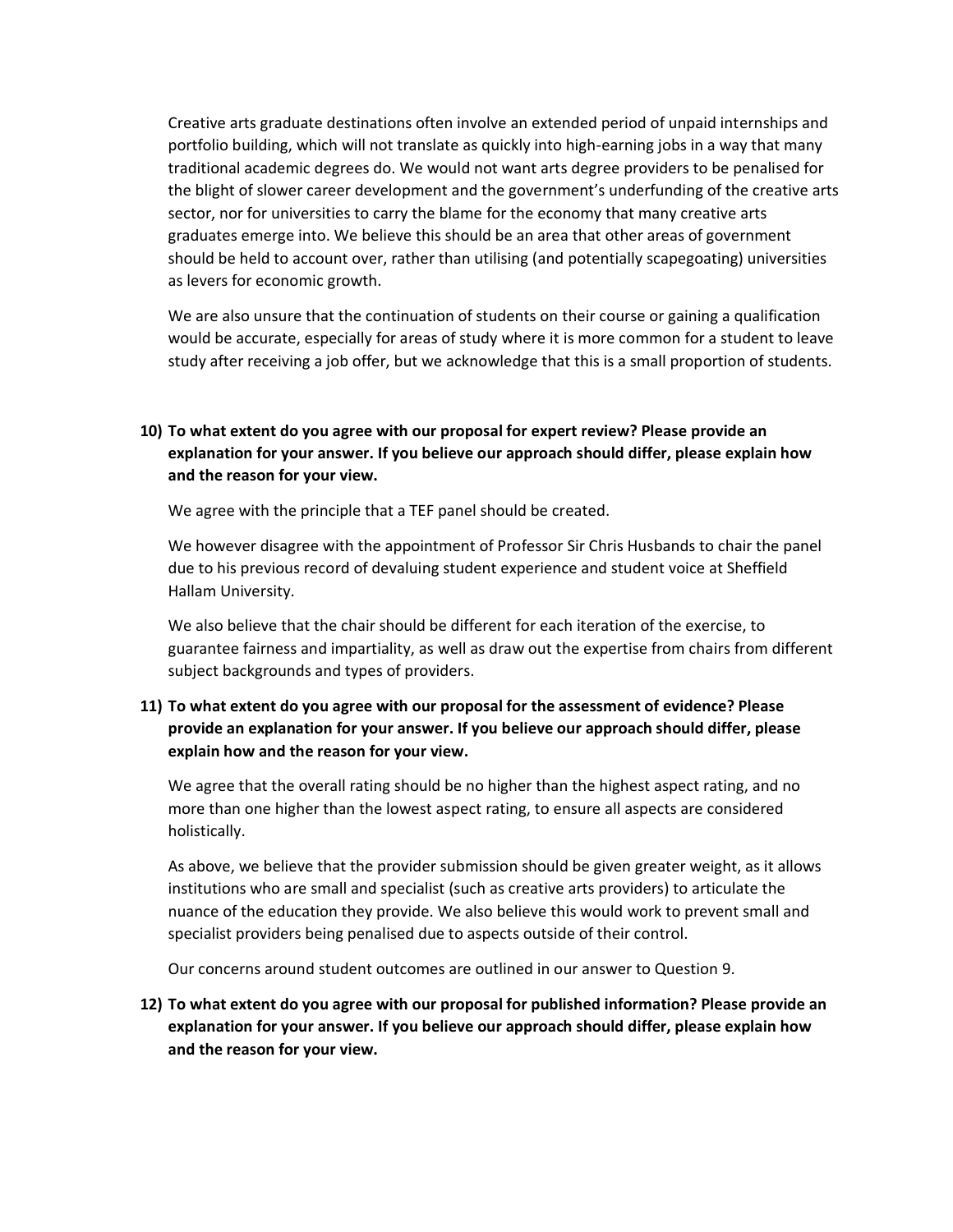We agree that information should be published in location accessible to students, whether prospective or current. We do not however believe that this will have a significant impact on student choice.

We agree that the status should be named as "award pending", instead of indicating that the provider participated in TEF, to make clear that providers' applications are being processed.

### **13) To what extent do you agree with our proposal for the communication of ratings by providers? Please provide an explanation for your answer. If you believe our approach should differ, please explain how and the reason for your view.**

We are unsure that allowing providers to use TEF ratings to publicise undergraduate courses would be of significant benefit to students, as it may lead providers to adhere to standards set out in TEF for the sake of publicising their rating, as opposed to ensuring a good student experience.

This is particularly of relevance to small and specialist providers (such as creative arts institutions) for whom resources may be more limited. We would prefer that providers dedicated resources to excellent teaching, which may often involve very specialised methods that are not recognised by TEF metrics, rather than chasing TEF ratings and diverting resources away from students. While TEF does cover many aspects of a student experience, we do not believe it is all-encompassing (nor should it be), but it may be construed as such by potential students.

# **14) To what extent do you agree with our proposal for the name of the scheme? Please provide an explanation for your answer. If you believe our approach should differ, please explain how and the reason for your view.**

We agree with the name of the scheme, as it is already familiar. However, we recognise that since student experience and student outcomes are not solely dependent on aspects of formal teaching, but also include other functions of universities and Students' Unions in producing good outcomes, then we would welcome a name that more broadly reflects this as an assessment of not solely teaching quality.

# **15) To what extent do you agree with our proposal for the timing of the next exercise? Please provide an explanation for your answer. If you believe our approach should differ, please explain how and the reason for your view.**

As stated above, we have concerns about the timing of the next submission. The intensive work that would be required to produce a high-quality submission would need to take place during an already busy period of high activity, when many Students' Unions are still inducting their sabbatical officer teams, as well as organising welcome activities for their new students.

In order to produce a high quality student submission, this would require dedicated staff time to collate the relevant data and evidence for a submission, as well as the undertaking of primary research and data collection. It would also depend on student reps (such as course reps) being